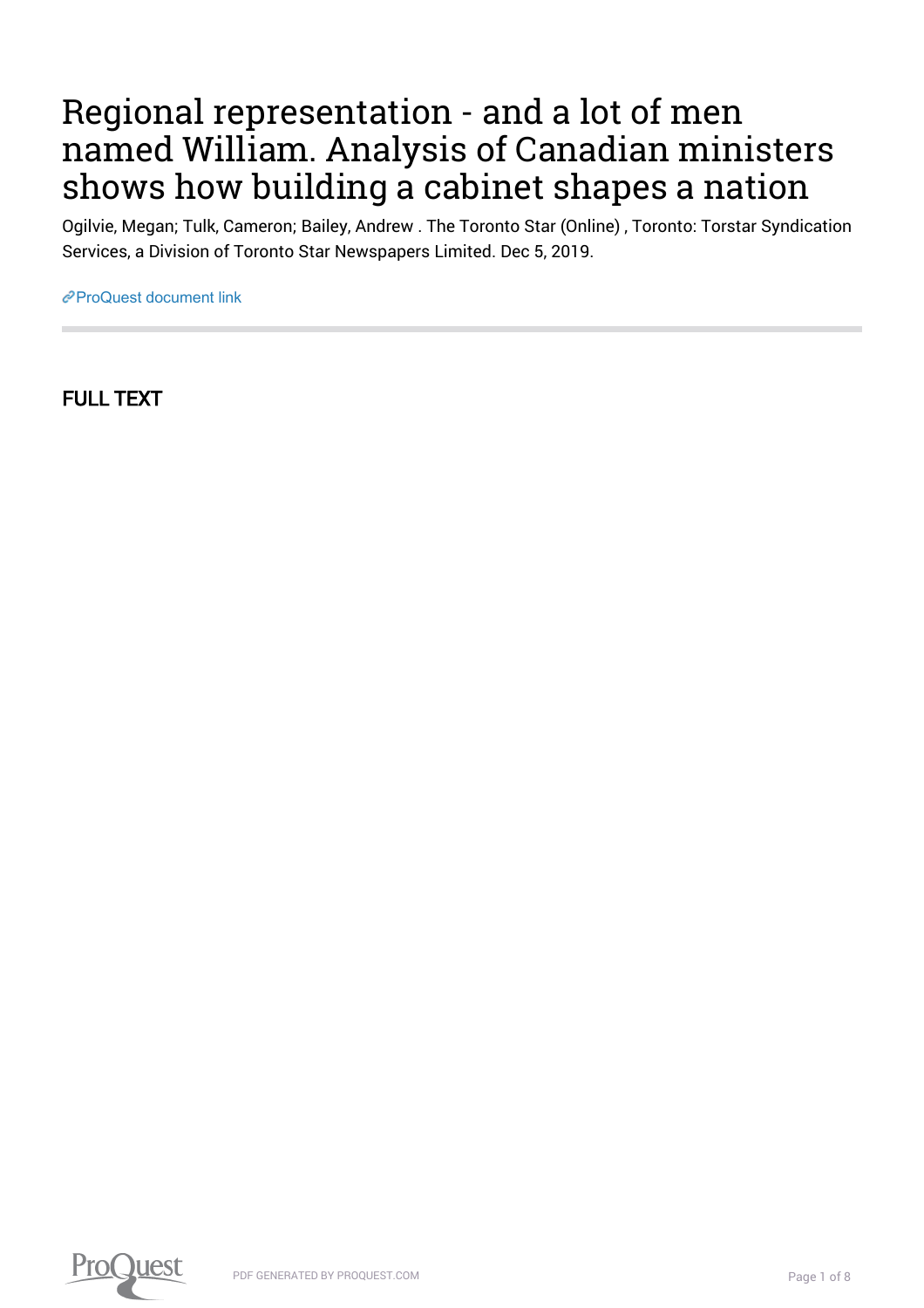

Does she represent the eastern provinces or the West Coast? Does he live in a city suburb or a rural riding? Do we

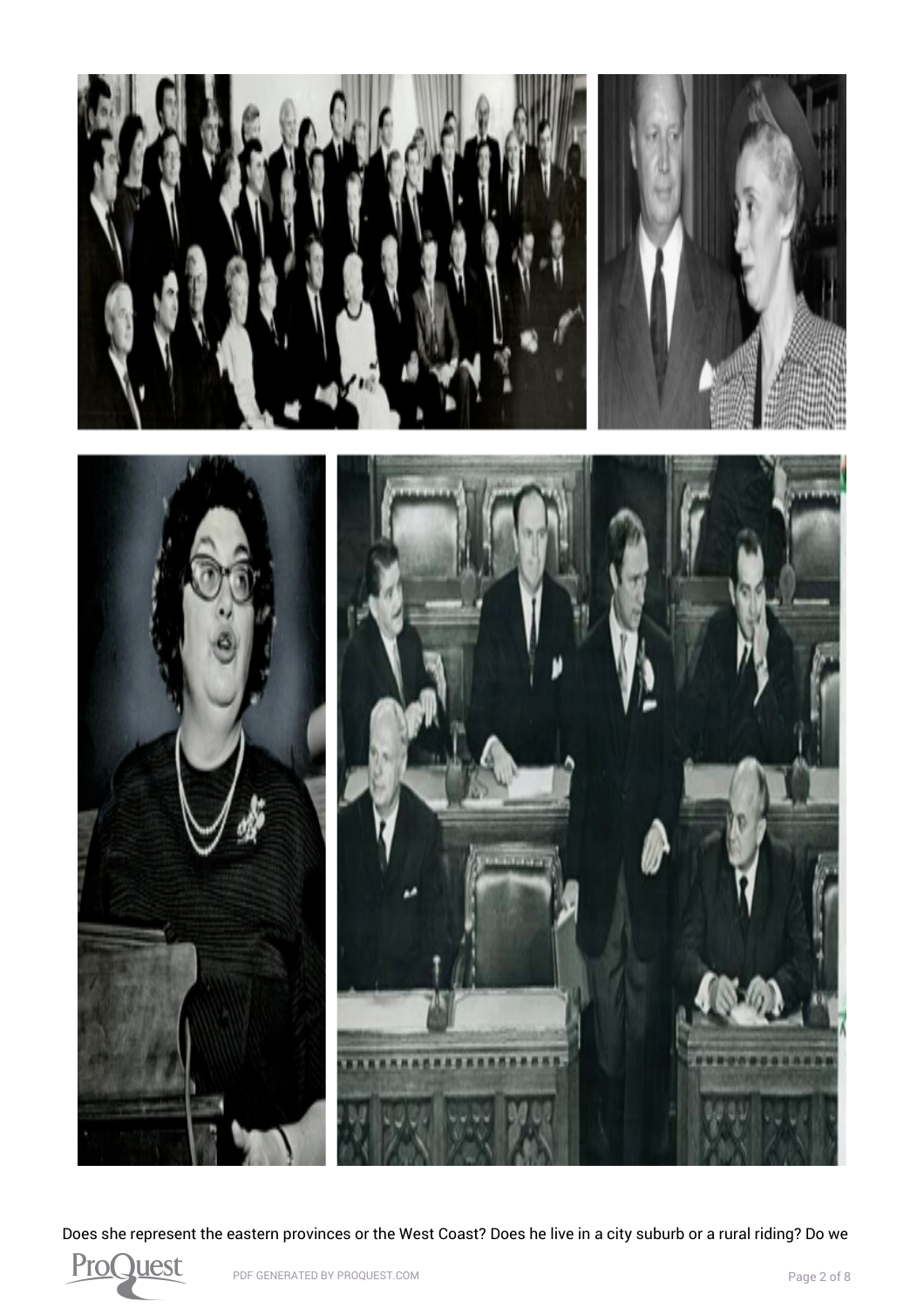need another lawyer, or should we tap a physician? Can they speak English and French?

These questions, along with a potential candidate's gender, ethnicity and leadership abilities, are among the many things prime ministers consider when choosing the right number —and right mix —of cabinet ministers. Add in the behind-the-scenes drama of rewards and demotions within a political party, and forming a federal cabinet is both a messy and high-stakes affair.

With MPs returning to the House of Commons this week, the Star undertook a data analysis of cabinet ministers and prime ministers sworn in at the start of each federal government since 1867.

The analysis highlights trends in gender, age, profession and the home region of cabinet ministers to reveal how the makeup of federal cabinets has changed (or has not changed) in Canada's 152-year history.

"It's not just checking boxes," said Erin Tolley, professor of political science at the University of Toronto. "Representation really matters in cabinets. Research shows that when people see themselves reflected in institutions, they perceive those institutions to be more legitimate, more fair and more democratic, and they feel more included."

We chose to look at cabinet ministers at the beginning of a federal government because this is when prime ministers set the tone and expectation for their years of governing. Our analysis does not include cabinet ministers who were added or removed during cabinet shuffles. It also does not look at the ethnic diversity of federal cabinets because Canada's Library of Parliament does not officially record the ethnicity of members of parliament. Our data visualizations —a kind of visual history of federal cabinets —don't tell the whole story of these powerful groups of people.

Rather, they are snapshots that reveal trends, historical curiosities and the highs and lows of political parties. In 2015, during his first statement as Canada's 23rd prime minister, [Justin Trudeau told Canadians he had formed](https://www.thestar.com/news/canada/2015/11/05/justin-trudeaus-because-its-2015-gender-parity-comment-gets-world-praise.html) [a federal cabinet "that looks like Canada."](https://www.thestar.com/news/canada/2015/11/05/justin-trudeaus-because-its-2015-gender-parity-comment-gets-world-praise.html)

Take a look below to see for yourself how the composition of federal cabinets have changed over time. There is a bit of truth mixed in with Canadian political lore that, in the country's early years, the size of a federal cabinet was partly determined by how easily ministers could fit around the cabinet room table.

John A. Macdonald's first cabinet in 1867 was a baker's dozen —12 ministers plus himself as prime minister. Even during these earliest days of government, Macdonald was mindful to have an even spread of ministers representing the four provinces which were then part of the nascent country. In 1867, for his first federal cabinet, he chose two cabinet ministers from Nova Scotia, two from New Brunswick, five from Ontario and four from Quebec.

It's a historical precedent that has since dogged every Canadian prime minister, says J.P. Lewis, a political scientist at the University of New Brunswick.

"Macdonald's concern for regional representation has stayed the test of time; it's stayed at the centre of a prime minister's concerns when forming cabinet."

In other parliamentary systems, such as those in Australia, New Zealand or the United Kingdom, regional representation matters when forming a cabinet, but "way, way, way less than in Canada," says Graham White, a retired professor of political science at the University of Toronto Mississauga.

"Canada has an unusually large cabinet and regional representation is the main reason why," he said. "Initially a prime minister had to have ministers from all four provinces. But it (representation) evolved into having an Anglo-Protestant from Quebec, or a Catholic in Ontario or a minister from the prairies…and on it went like that."

For the first 100 years, prime ministers also had religion top of mind when selecting cabinet ministers, a consideration often second only to regional representation, says White, noting it was primarily a tension between balancing the number of Protestants and Catholics in cabinet.

But by the 1970s, White adds, a cabinet minister's religion was less important, a sign of growing secularism in Canada.

When it comes to regional representation, there are two trends long understood by political scientists. Conservative prime ministers often struggle to appoint enough cabinet ministers from Quebec or big cities, while

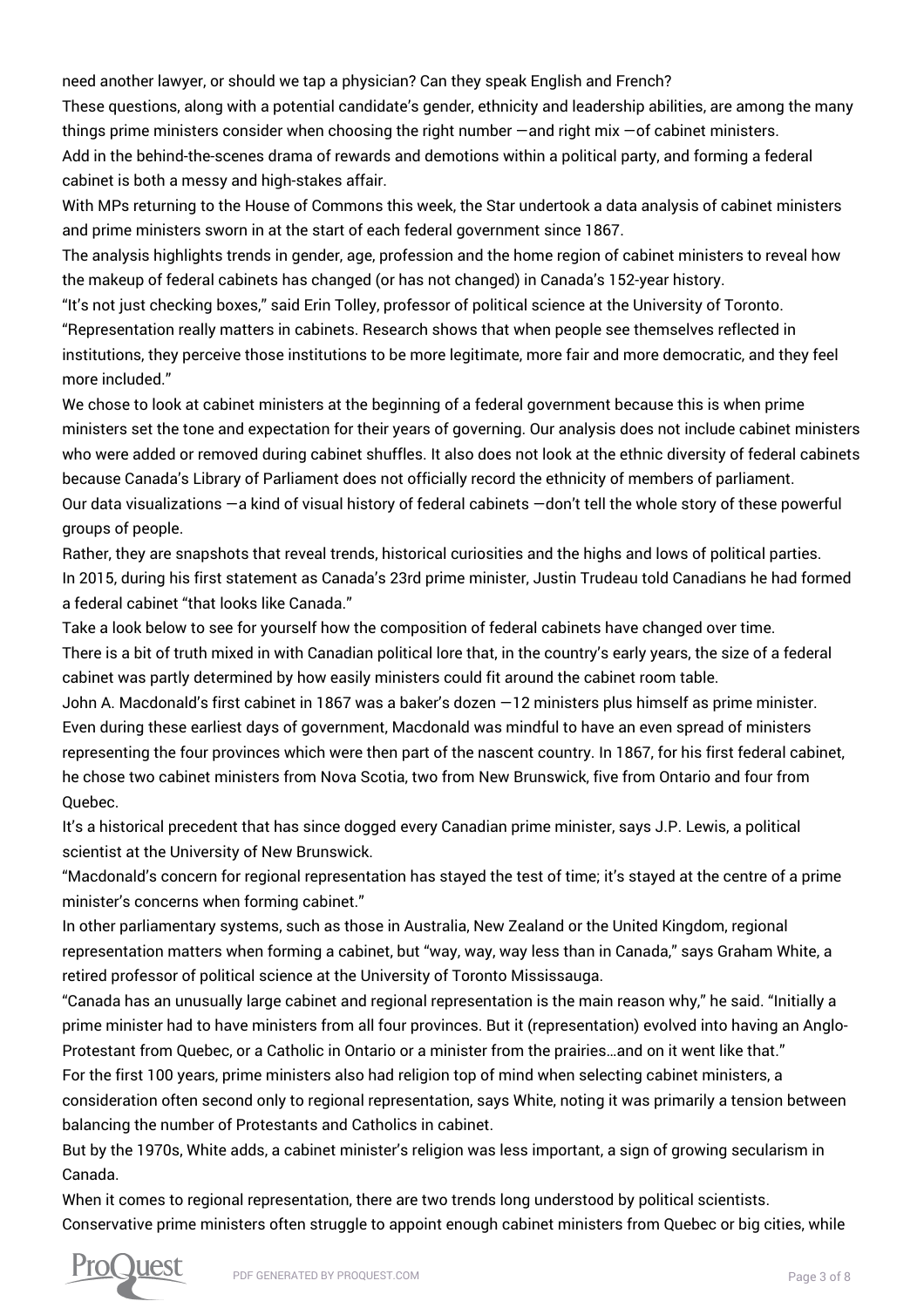Liberal prime ministers sometimes, as in the case of 2019, are unable to fill cabinet posts from traditionally more conservative provinces.

Lewis, who is writing a book on Canadian cabinets, recalls two instances where these trends caused headaches for the affected prime minister and caught the country by surprise.

"Progressive Conservative John Diefenbaker struggled with cabinet representation from Quebec his entire time as prime minister," Lewis said.

Fast forward 50 years and Conservative prime minister Stephen Harper had a hard time winning seats in big Canadian cities in the 2006 election. Lewis says Harper's solution was to appoint a senator from Quebec to appease Montreal residents and convince David Emerson, a Liberal MP from Vancouver, to cross the floor to join his conservative cabinet.

"No one saw that coming."

With a smile and clever quip, Prime Minister Justin Trudeau made headlines around the world four years ago when he unveiled Canada's first half-female federal cabinet.

His now-famous explanation for gender parity —"because it's 2015" —marked a historic milestone for women on Parliament Hill.

It took 148 years to achieve.

For most of Canadian history, men have held the balance of power in the cabinet room.

Prior to 2015, a total of 34 different women had been cabinet ministers at the swearing in of a new federal government, compared to a total of 413 different men.

This is according to a Star analysis of all prime ministers and cabinet ministers, as chosen at the start of each parliament since 1867. (The Star analysis did not include cabinet ministers added or removed during cabinet shuffles).

To underscore the historical underrepresentation of female cabinet ministers, consider that 22 of the 413 men in the Star analysis are named William or Bill —just 12 fewer than the total number of women cabinet ministers at the start of governments between 1867 and 2015.

Ellen Fairclough, an accountant from Hamilton, became the first female cabinet minister in 1957, almost four decades after women won the right to run for federal office.

Appointed secretary of state by Progressive Conservative prime minister John Diefenbaker during his first term in office, Fairclough was later shuffled to two other ministerial posts, including Postmaster General.

Throughout her six-year tenure in cabinet, Fairclough faced pointed criticism for her conservative policies and cutting remarks on her outfits, particularly her hats.

Still, by most accounts, Fairclough was proud of her place in parliament.

In 1985, at the age of 80, she told the Star she was never uncomfortable being the only woman in Diefenbaker's cabinet. "I had worked all my life in a male-dominated atmosphere, and the male sex held no terror for me. It never occurred to me to be cowed by them."

Judy LaMarsh, an outspoken and highly qualified lawyer from Ontario, became the second female cabinet minister in Canadian history when Liberal prime minister Lester B. Pearson took office in 1963.

LaMarsh, whose initial post was minister of national health and welfare and minister of amateur sport, was the sole female cabinet minister during Pearson's time in office, despite other strong female MPs in his caucus. Canadian political scientists often refer to a story from the 1965 election when liberal candidate Pauline Jewett asked Pearson if she could serve as a cabinet minister.

"He said something along the lines of: 'I already have a woman in the cabinet and I don't think she (LaMarsh) wants to leave," says Susan Franceschet, a political scientist at the University of Calgary.

"What that shows you is at that time, having a single woman cabinet minister was not just the minimum, it was also the maximum."

That sentiment is underscored by the Star's gender analysis, which found there were two male cabinet ministers named William during each of Fairclough's and LaMarsh's tenures in cabinet. In other words, there were two

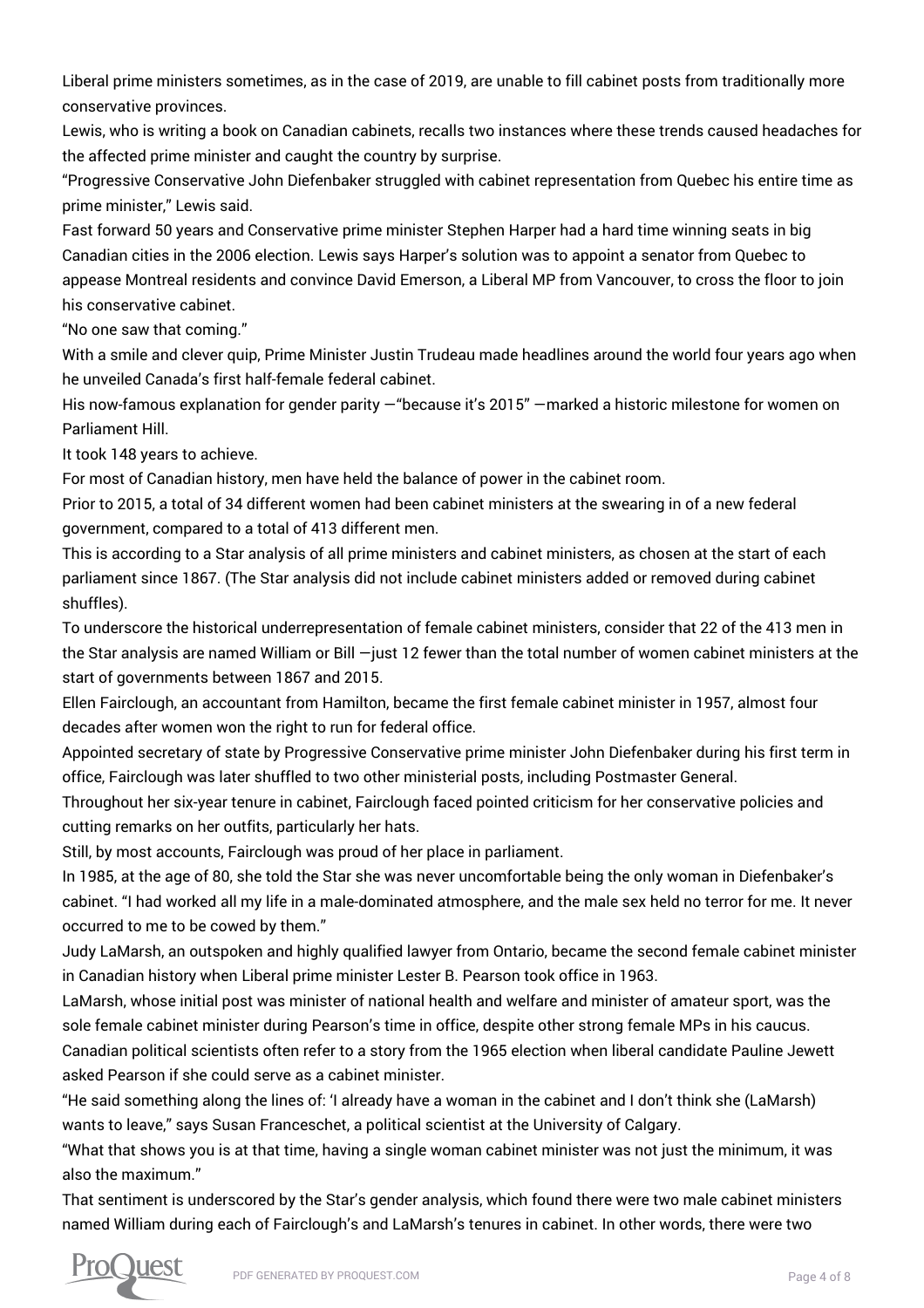Williams for every woman.

A further detail that emphasizes how exceptional it was for a woman to be a cabinet minister —and how unprepared government was for women in office - is that there was no women's washroom near the cabinet room in the 1960s.

When LaMarsh was a cabinet minister, a male colleague had to stand guard outside the men's washroom while she used the facilities, according to the 1994 book "The Gilded Ghetto: Women and Political Power in Canada" by Sydney Sharpe.

A decade of having a lone woman at the cabinet table ended in 1968 when Liberal prime minister Pierre Trudeau swept to power. Surprising some, he didn't nominate a female cabinet minister during his entire first term.

"That was noticed," said Franceschet, who is also co-author of the 2019 book "Cabinets, Ministers, and Gender." Throughout the 1980s, 1990s and early 2000s, as prime ministers announced new cabinets and cabinet shuffles, journalists quickly calculated —and sought comment on —the number of female cabinet ministers. Most news reports cited experts who underscored the need for more women at the cabinet table.

In 2006, Conservative Prime Minister Stephen Harper was criticized for appointing fewer female cabinet ministers than his Liberal predecessors. At the time of swearing in for his second term in 2008, however, women made up 30 per cent of his 27-person cabinet.

Now that Prime Minister Trudeau has formed two gender-equal cabinets, Franceschet says it will be difficult for future prime ministers to ignore this new norm when forming government.

While some research suggests that women in cabinet can influence policy outcomes, Franceschet says the more important consideration for having a gender-balanced cabinet is the symbolic message it sends to society. "It signals to women and to girls that politics is not just for men. When more women are in visible political positions, more are willing to be in politics, more are willing to talk about politics with friends and family; it really is

hugely important for society."

As we enter a new decade —and mark 101 years since Canada allowed women to run for federal office —Franceschet wonders: Do we want more women in cabinet? Or do we want more women in prominent cabinet posts?

"That's what we need to watch for in the future."

At the close of 2019, with 'OK, boomer!' and other generational clashes playing out on social media, it's interesting to consider the age ranges of cabinet ministers over time.

Instinct might lead you to guess most cabinet ministers as senior citizens, since top positions in government, board rooms and other positions of power seem to be dominated by older generations.

"Actually, there aren't too many oldsters," said Graham White, a retired professor of political science at the University of Toronto Mississauga. "People always think that an awful lot of old guys have been in cabinet but there haven't been too many cabinet ministers in the over-70 crowd."

A Star analysis found only 24 occurrences where a minister was 70 or older at the start of each parliament since 1867. These occurrences involved 19 different ministers.

Richard William Scott, secretary of state in Prime Minister Wilfrid Laurier's 1905 Liberal government, is the oldest cabinet minister in the Star analysis. Scott was a few weeks shy of his 80th birthday at the start of the 10th parliament —nearly 40 years past the average life expectancy for 1900. In his previous terms as cabinet minister, Scott was 75 at the start of the 9th parliament and 71 at the start of the 8th.

The same Star analysis of prime ministers and cabinet ministers found most in their 50s at the beginning of their cabinet term. (The analysis did not include cabinet ministers added or removed during cabinet shuffles). White notes that a subtle shift occurs around the 1950s, when more cabinet ministers started their term in their 40s.

"I can offer a guess to why that is," said White, author of the 2005 book "Cabinets and First Ministers." "Up until that point, all the men typically had fairly long careers before getting into politics. More recently, it's easier to get into politics at a younger age…so what we now have, in effect, are more professional politicians."

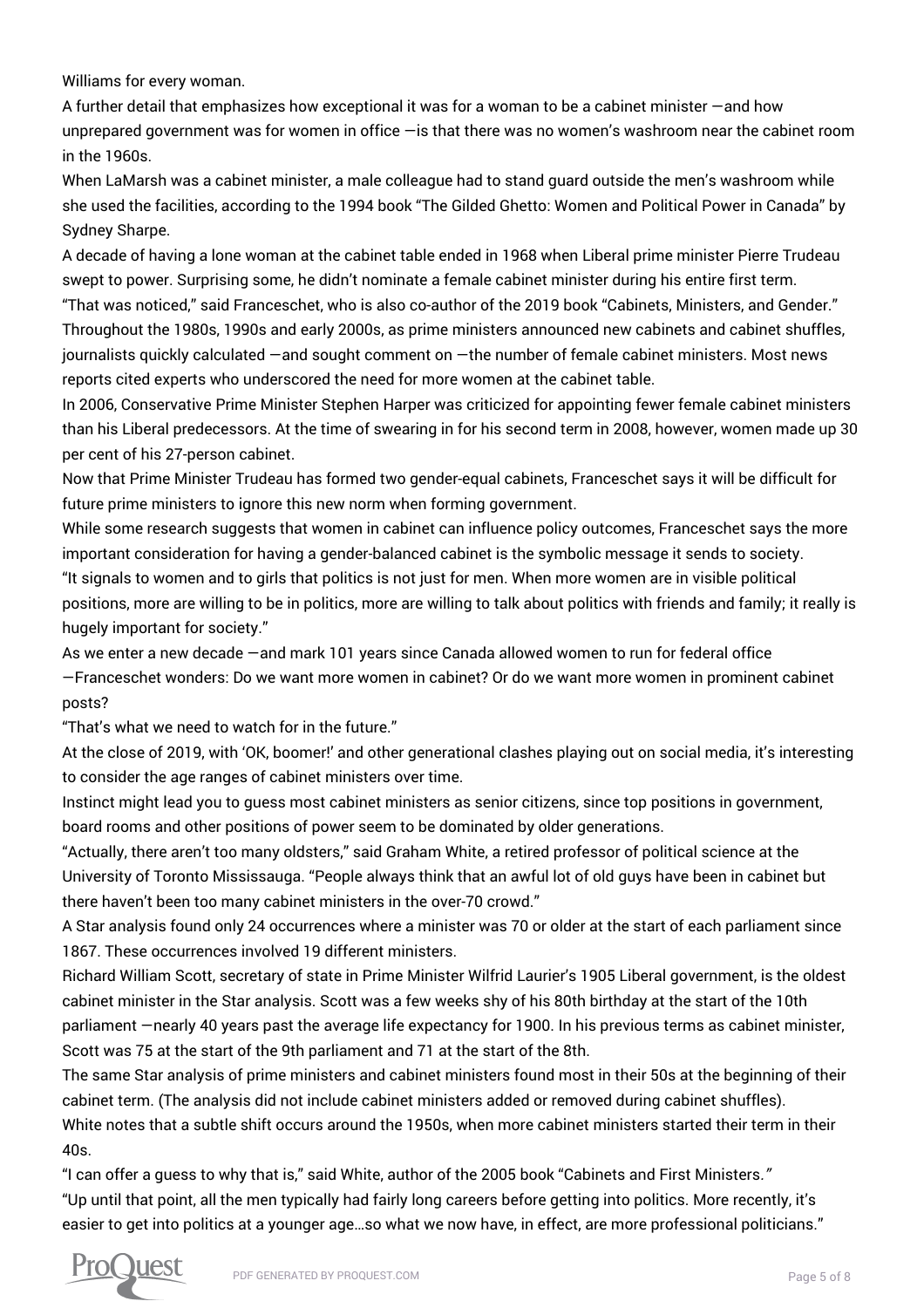In 1984, Progressive Conservative prime minister Brian Mulroney's first government had the largest proportion of cabinet ministers in their 40s, according to the Star analysis. Sixty-three per cent of his 27-person cabinet were in their 40s.

Erin Tolley, a political scientist at the University of Toronto, says that while experience matters in forming a federal cabinet, age is rarely a consideration on its own.

"It becomes a proxy for other things," she said. "A prime minister will want a mix of ministers on cabinet; some who are experienced and who have served in cabinet or held other leadership positions. But they will also want to balance that off with fresh faces and new perspectives."

Most Canadians will guess that many politicians on Parliament Hill boast a background in law.

And one look at the great swath of red, stretching from 1867 to 2019, in our Star visualization clearly —and quickly —shows just how much law professionals have dominated federal cabinets.

A Star analysis of all prime ministers and cabinet ministers, as chosen at the start of each parliament since 1867, found that 44 per cent had (or have) law backgrounds. The Star grouped lawyers, barristers, law professors and paralegals as law professionals. Our analysis did not include cabinet ministers added or removed during cabinet shuffles.

"We have been overrepresented by lawyers, which is a very important point," said David Zussman, a professor in the School of Public Administration at the University of Victoria. "The way people do their work is very much a reflection of what their professional training is.

"As a lawyer, you'll approach your work in a certain way, which is legalistic. A lot of your analysis, the framework around which you make your decisions, will be legally bound."

On the other hand, he adds, those with backgrounds in social activism, science or history, will bring a different, and just as valuable, set of skills to the job.

"They will look at issues in a different way and come up with slightly different policy responses."

Zussman says one of the reasons so many lawyers become politicians is that the law is among the few professions that makes it easy for people to step in and out for political service.

Of course, cabinet ministers and prime ministers without a law background left an imprint on Canada.

A Star analysis found, among other things, a cabinet minister with a farming background was included in all but nine initial cabinets of the 43 governments; after the mid-1930s, a teacher or professor was included as a cabinet minister at the start of each new government; and cabinets at the beginning of the 2015 and 2019 governments had the largest breadth of professional backgrounds.

Interestingly, several cabinet ministers in the early half of the 1900s have 'gentleman' listed as their profession. Zussman, a member of the 1993 transition team for Jean Chrétien's government, says that having a mix of professional backgrounds on federal cabinet could, in theory, lead to fairer, more rounded policies.

"We are sensitive to gender because women see things differently than men. We say older people see things differently than younger people. I'm not sure we've yet come to the conclusion that lawyers see things differently than nonlawyers."

Data for the Star analysis was obtained from Canada's Library of Parliament [PARLINFO site](https://urldefense.proofpoint.com/v2/url?u=https-3A__lop.parl.ca_sites_ParlInfo_default_en-5FCA_&d=DwMFAg&c=KjisrLs2D0AXJmZjByAnZA&r=8CfWwr37KW9K8ljQSJeip2KkPTHBk4AI1GsiV8LtOV0&m=w2B2Bm22vV2d7-7c8UF3I4-6XKtk3Yh-8opj5sLF_24&s=XBBsKG0vCo03Hbkbusy6qa-smhe6uz9qGNv_gkaGnSQ&e=).

The analysis includes cabinet ministers and prime ministers sworn in at the start of each federal government since 1867. It does not include cabinet ministers added or removed during shuffles. It also excludes members of cabinet without cabinet minister posts.

Megan Ogilvie is a Toronto-based data reporter. Follow her on Twitter: [@megan\\_ogilvie](https://twitter.com/megan_ogilvie)

CAPTION: What goes into the making of a cabinet? A Star analysis of historical appointments shows the evolution of Canada's government.

CREDIT: Megan Ogilvie; Cameron Tulk; Andrew Bailey

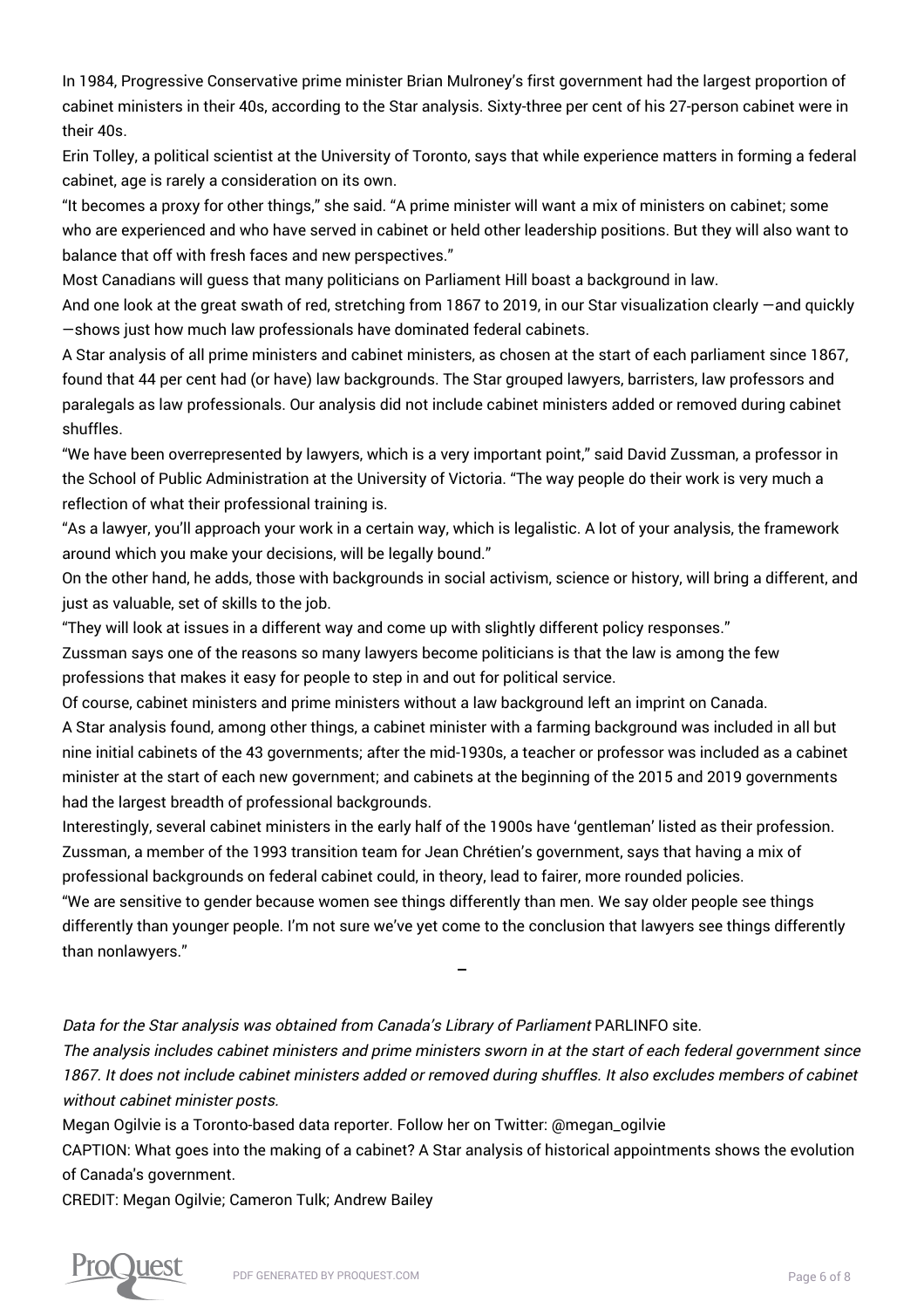## DETAILS

| Subject:                       | Members of Parliament; Trends; Power; Politics; Books; Gender; Ethnicity; Women;<br>Parliaments; Prime ministers                                                                          |
|--------------------------------|-------------------------------------------------------------------------------------------------------------------------------------------------------------------------------------------|
| Location:                      | Canada Quebec Canada                                                                                                                                                                      |
| People:                        | Trudeau, Justin                                                                                                                                                                           |
| Company / organization:        | Name: University of Toronto; NAICS: 611310                                                                                                                                                |
| <b>Publication title:</b>      | The Toronto Star (Online); Toronto                                                                                                                                                        |
| <b>Publication year:</b>       | 2019                                                                                                                                                                                      |
| <b>Publication date:</b>       | Dec 5, 2019                                                                                                                                                                               |
| Section:                       | <b>News</b>                                                                                                                                                                               |
| <b>Publisher:</b>              | Torstar Syndication Services, a Division of Toronto Star Newspapers Limited                                                                                                               |
| Place of publication:          | Toronto                                                                                                                                                                                   |
| <b>Country of publication:</b> | Canada, Toronto                                                                                                                                                                           |
| <b>Publication subject:</b>    | General Interest Periodicals--Canada                                                                                                                                                      |
| Source type:                   | Blogs, Podcasts, & Websites                                                                                                                                                               |
| Language of publication:       | English                                                                                                                                                                                   |
| Document type:                 | <b>News</b>                                                                                                                                                                               |
| ProQuest document ID:          | 2331820358                                                                                                                                                                                |
| <b>Document URL:</b>           | https://proxy.library.carleton.ca/login?url=https://www.proquest.com/blogs-<br>podcasts-websites/regional-representation-lot-men-named-<br>william/docview/2331820358/se-2?accountid=9894 |
| Copyright:                     | Copyright 2019 Toronto Star Newspapers Limited. All Rights Reserved.                                                                                                                      |
| Last updated:                  | 2020-01-02                                                                                                                                                                                |
| Database:                      | <b>Canadian Newsstream</b>                                                                                                                                                                |

## LINKS

[Linking Service](https://ocul-crl.primo.exlibrisgroup.com/discovery/openurl?institution=01OCUL_CRL&vid=01OCUL_CRL:CRL_DEFAULT&?url_ver=Z39.88-2004&rft_val_fmt=info:ofi/fmt:kev:mtx:journal&genre=article&sid=ProQ:ProQ:canadiannews&atitle=Regional%20representation%20-%20and%20a%20lot%20of%20men%20named%20William.%20Analysis%20of%20Canadian%20ministers%20shows%20how%20building%20a%20cabinet%20shapes%20a%20nation&title=The%20Toronto%20Star%20(Online)&issn=&date=2019-12-05&volume=&issue=&spage=&au=Ogilvie,%20Megan;Tulk,%20Cameron;Bailey,%20Andrew&isbn=&jtitle=The%20Toronto%20Star%20(Online)&btitle=&rft_id=info:eric/&rft_id=info:doi/)